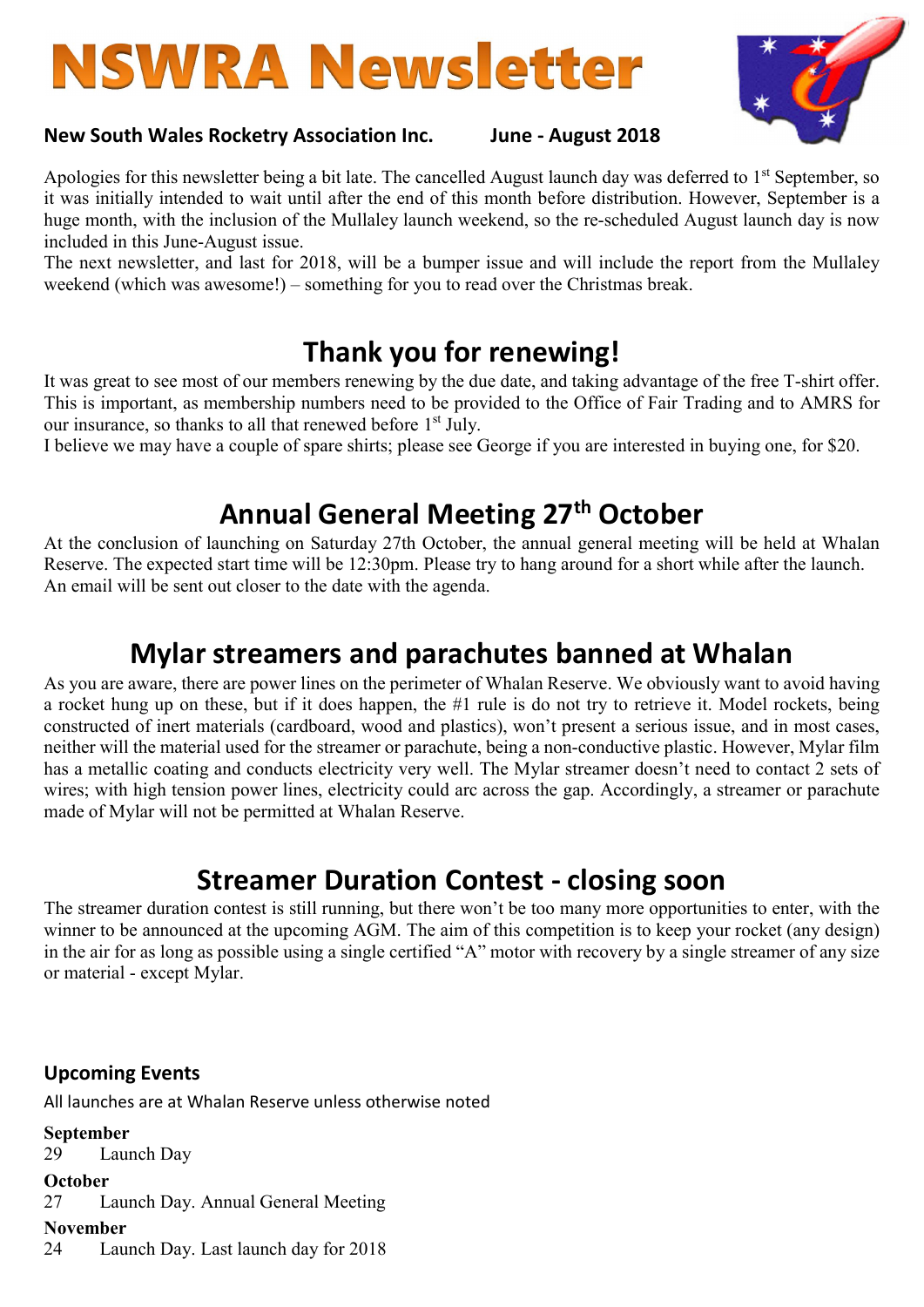#### Launch Day 30<sup>th</sup> June

Number of launches: 41

The morning started off in near-perfect conditions, with just a light breeze, but the wind<br>picked up later in the morning. However, we still managed 41 launches picked up later in the morning. However, we still managed 41 launches.

George's "Axion" water rocket was first off the pads at 120psi. It flew again later, along with the "Axion G6" at 200psi, and again at 220psi, for perfect flights.

David Head and Kevin each launched their "Nike Smoke" rockets on F51 and G40 motors respectively. They also launched a number of rockets on "A" motors for the streamer duration competition, with Kevin's "Sunseeker" recording a flight duration of 28.3 seconds. This is the one to beat.

Laurence's "Red" rocket had a nice flight on a C6-3, but his "Blue" rocket had a separation issue. He also had 2 great flights with his "Gnome" rocket, but unfortunately the wind blew it into the long grass on its second flight, and it may have been lost.

Another "Blue" rocket was flown by Pavlos, who later launched his "Ol' Red" on an E9 motor.

Josh had a nice flight of his "Eliminator" on a D12-7, and was planning a second launch but decided against it with the increased wind – good call!

Sam's "Reflector" was launched successfully on a D12. His unconventional "Spudnic" was probably better suited to a Mullaley launch. His "Initiator" on a G40, although a perfect flight and recovery, highlighted the effect of the wind, and why we stipulate 1000 feet as the usual maximum altitude.

The last flight of the day was Patrick's "Orange Stick" on a D12. This will need a rethink/rebuild.



Justin's "Banshee"

## Launch Day 28<sup>th</sup> July

Number of launches: 46



Conditions were ideal, enabling us to launch 46 rockets.

Taking advantage of the good conditions, Toby launched his 2-stage "Zenith II" on B6-0/C6-5 motors for a perfect flight.

Also demanding very little wind was Sam's "RG" glider. It had 2 perfect flights on  $\frac{1}{2}$ A and A10 motors.

John made the trip up from Yass to launch his "Single Shot" rocket on a G76. It finally left the pad on its third attempt, for a spectacular launch.

There were too many other great launches to list them all. George has photos of most of these (taken by his son, John) on the website. Please check them out

Launches of particular note were those gaining their MPR assessment:

Arfin's "Express Delivery", Paul's "Pod 3", and Oliver's "V2", all on E30 motors. Congratulations, guys!

Pavlos also attempted his MPR with his "Godzilla" on a G76. It looked like a great flight, but it broke a fin on landing – a tough break (literally)



The carpark is filling up